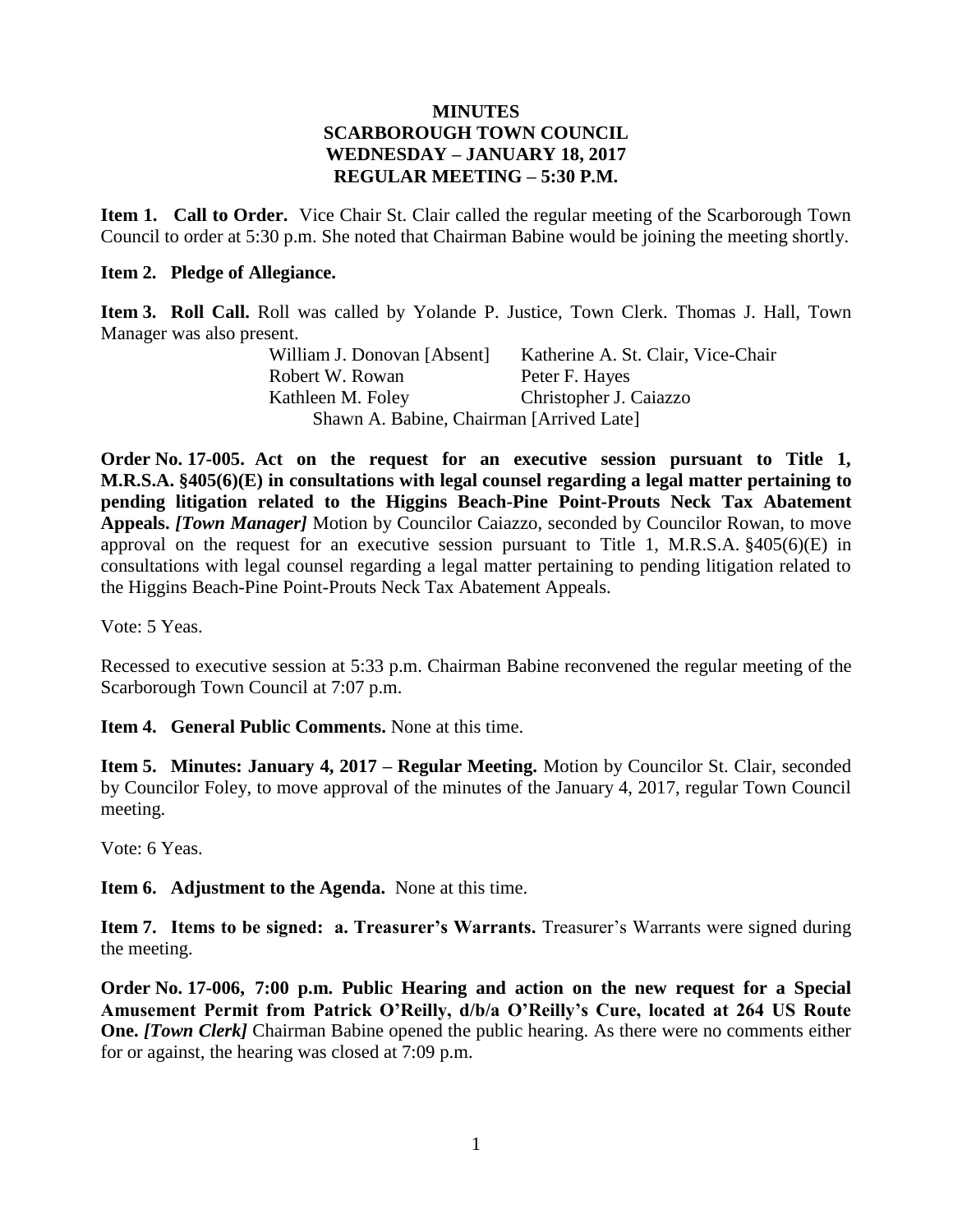Motion by Councilor St. Clair, seconded by Councilor Hayes, to move approval on the new request for a Special Amusement Permit from Patrick O'Reilly, d/b/a O'Reilly's Cure, located at 264 US Route One.

Vote: 6 Yeas.

**Order No. 17-007, 7:00 p.m. Public Hearing and action to add additional growth permits to the reserve pool in accordance with subsection 7.F.6 of Chapter 413 the Town of Scarborough Growth Management Ordinance.** *[Planning Department]* Prior to public comments, Dan Bacon, Town Planner, gave a brief history on the Growth Management Ordinance and the recommendations that came forward from this Ordinance and went on to explain how changes have been made over the years. He then went on to explain the growth permits and how they were utilized. The Long Range Planning Committee is recommending 285 permits to the Reserve Pool. Chairman Babine opened the public hearing. The following individuals spoke on this Order:

- Larry Hartwell of Puritan Drive spoke in favor of this Order. He did have concerns with the number of permits being requested, but having attended the workshop and after listening to the Town Planner this evening, what questions he had have been answered. He hoped the Council voted in favor of this.
- Patrick Donahue of Coulthard Farms Road asked where the demand was coming from and what was the definition of affordable housing? The only place the demand could be coming from is Portland – which could mean section 8 housing. He asked the Council to table this item or decline it.
- Suzanne Foley-Ferguson of Black Point Road asked the Council to wait on this item. She felt the permits in the reserve pool should be used for something other than what there are for. She was concerned with what the impact on the town would be with the developments being proposed adding, the council should be doing what the community wants. There are those who feel that the community is still growing too fast. She felt that the new housing complexes have affordable units and the town council should mandate it.
- Rich Axelson of Colby Drive agreed with the last two speakers. He and his wife have been in Scarborough just this past year. He too asked "what is affordable housing" and urged the council to really look at this before taking action.
- Mo Erickson of Pine Point Road spoke on the character of Scarborough and stated the number of permits were too high. She added that she would be back to complain on taxes and still no pool.
- Kerry Anderson of Ward Street spoke on this issue. All points raised at legitimate. The current rate of housing is not sustainable. If builders do not build here, they will go to another town. He spoke on his current project [Eastern Village] – there are only 10 kids in the development. He supported the increase in permits.
- Ben Howard of Windsor Pines noted that he had not been aware that some of the units were us for affordable housing. He referenced an article regarding how the family dynamics has gotten smaller. This article also noted the fears of the community with multifamily housing development- it is coming and things are changing.

There being no further comments either for or against, Chairman Babine closed the hearing at 7:48 p.m.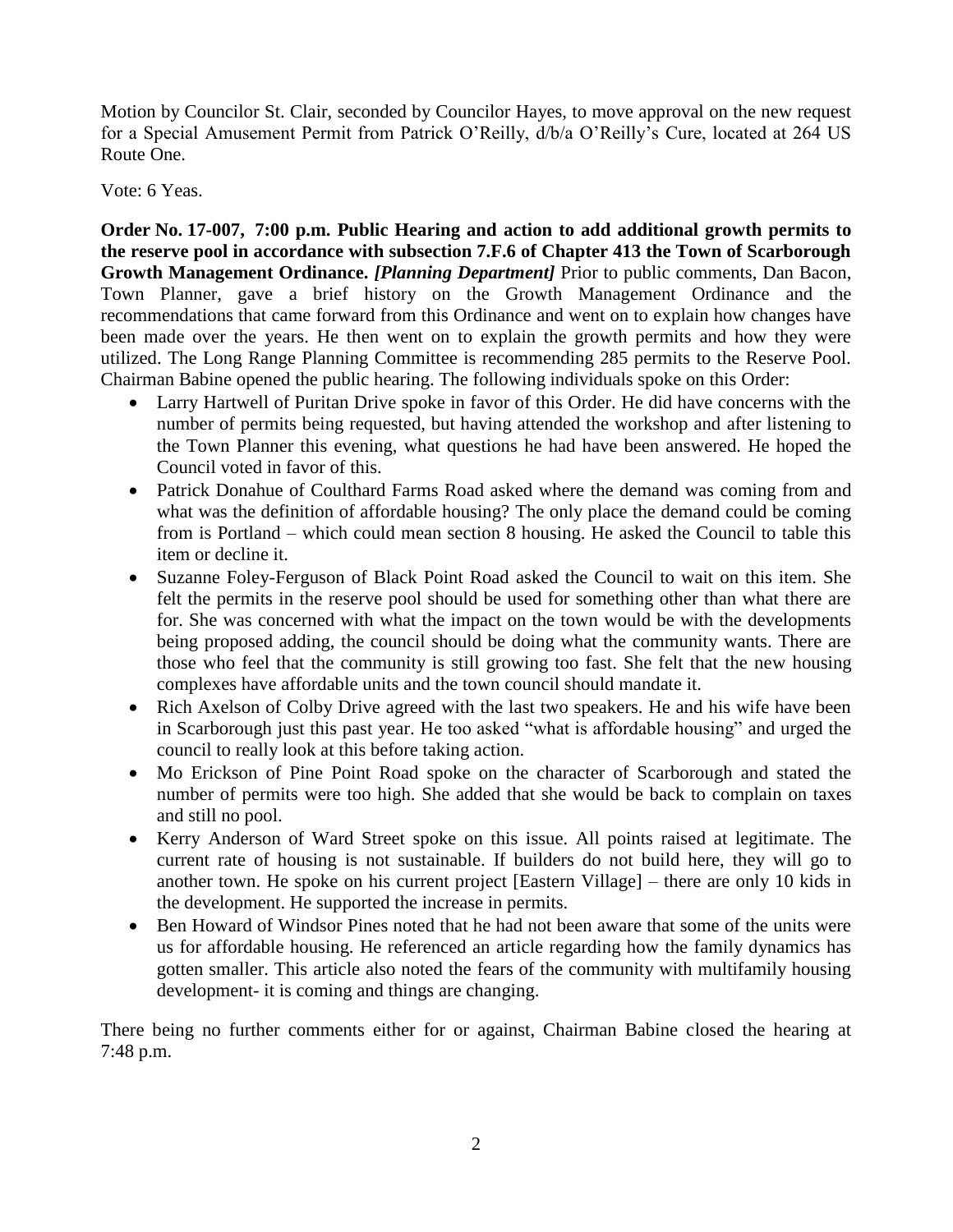Motion by Chairman Babine, seconded by Councilor Caiazzo, to move approval to increase the reserve pool permits from 215 to a total of 500 in an effort to meet the current demands and thus allowing the proposed projects to proceed as allowed for under zoning.

Prior to the vote, Mr. Bacon, Town Planner, and Mr. Hall, Town Manager, responded to questions from the Town Council.

Motion by Councilor Hayes, seconded by Councilor Foley, to move approval to table Order No. 17- 007.

Vote: 2 Yeas. 4 Nays [Chairman Babine, Councilors Caiazzo, Rowan and St. Clair].

Motion Fails.

Motion by Councilor Foley, seconded by Councilor Hayes, to move approval to table Order No. 17- 007 to a public hearing to a date specific of Wednesday, February 1, 2017.

Vote: 2 Yeas. 4 Nays [Chairman Babine, Councilors Caiazzo, Rowan and St. Clair].

Motion Fails.

Vote on Main Motion: 5 Yeas. 1 Nay [Councilor Foley].

# **OLD BUSINESS:**

**Order No. 17-008. Act to approve the names posted to the various committees/boards, as recommended by the Appointments Committee on January 4, 2017.** *[Town Clerk]* Motion by Councilor Caiazzo, seconded by Councilor St. Clair, to move approval of the names posted to the various committees/boards, as recommended by the Appointments Committee on January 4, 2017, as follows:

**Board of Assessment Review:** Appoint Jean-Marie Caterina as a full voting member, with a term to expire in 2019.

**Coastal Waters & Harbor Advisory Committee:** Appoint Travis Turner, as 2nd Alternate with term to expire in 2019.

**Community Services/Rec Advisory Board:** Re-appoint Roger Chabot and Art Dillon as full voting members and Liam Somers, as  $1<sup>st</sup>$  Alternate, for another three year term, terms to expire in 2019.

**Conservation Commission:** Re-appoint Peter Slovinsky and Charles Spanger, as full voting members for another three years, with a terms to expire in 2019.

**Energy Committee:** Re-appoint Sandi Dargi and Michael Wallace, as full voting members, for another three years, with terms to expire in 2019.

**Housing Alliance:** Re-appoint Brian Shumway and Tim Peters as full voting members, for another three years, with terms to expire in 2019.

**Parks and Conservation Land Board:** Re-appoint Suzanne Foley-Ferguson and Douglas Williams, as full voting members, for another three years, with terms to expire in 2019.

**Personnel Appeals Board:** Re-appoint Penney Whitney-Asdourian as a full voting member and Art Dillon, as the  $2<sup>nd</sup>$  Alternate for another three years, terms to expire in 2019.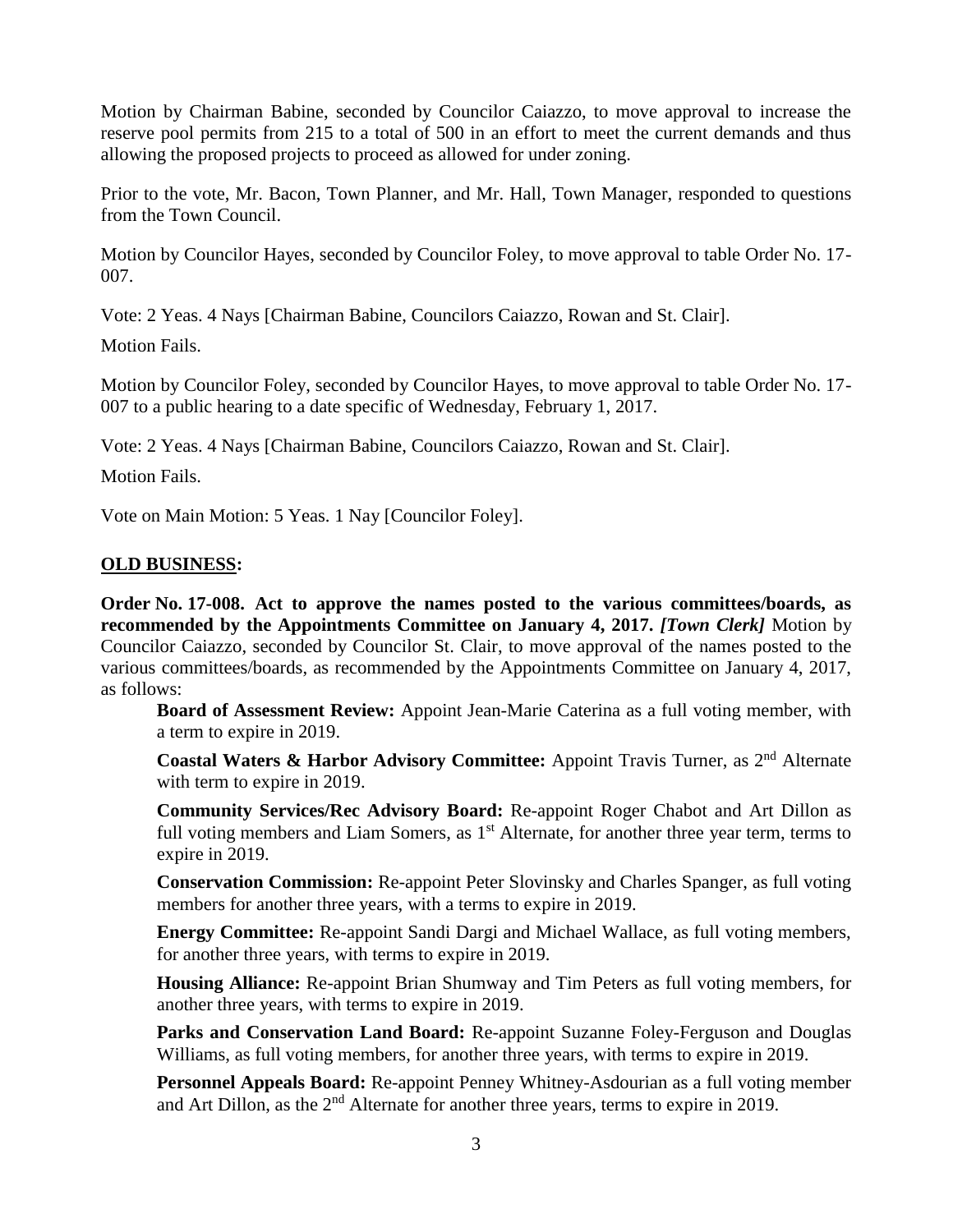**Planning Board:** Re-appoint Susan Auglis and Nicholas McGee, as full voting member, for another three years, term to expire in 2019

**Pest Management Advisory Board:** Re-appoint Terri Eddy as an At-Large member, for another three years, with a term to expire in 2019.

**Zoning Board of Appeals:** Re-appoint James Herbert as a full voting member and Karen Shupe as  $1<sup>st</sup>$  alternate, terms to expire in 2019.

Vote: 6 Yeas.

### **NEW BUSINESS:**

**Order No. 17-009. Act to set the date for nominations papers to be available to fill a seat on the Board of Education vacated by Kathryn Miles [with a term to expire in 2018] from Thursday, January 19, 2017, to close of business on Monday, January 30, 2017, and set the Special Municipal Election date for Tuesday, February 28, 2017, to be held at the Scarborough Municipal Building, located at 259 US Route One.** *[Town Clerk]* **Motion by** Councilor St. Clair, seconded by Councilor Rowan, to move approval to set the date for nominations papers to be available to fill a seat on the Board of Education vacated by Kathryn Miles [with to expire in 2018] from Thursday, January 19, 2017, to close of business on Monday, January 30, 2017, and set the Special Municipal Election date for Tuesday, February 28, 2017, to be held at the Scarborough Municipal Building, located at 259 US Route One.

Vote: 6 Yeas.

**Order No. 17-010. Discussion with action on the following:**

- **1. Act on the appointment of Susan Russo, currently the Assistant Assessor, on an interim basis as the Assessor for the Town of Scarborough, effective January 30, 2017, her appointment being necessitated in light of the new position Mr. Mathew Sturgis has taken and to ensure that the Town continues to have a duly appointed Assessor in charge of the Department of Assessment, Ms. Russo's appointment to go forward under her current terms of employment with the Town and to continue to such time as the Council appoints a successor; and,**
- **2. Act on the appointment of Mr. Mathew Sturgis, as a Special Deputy Assessor effective January 30, 2017, for the Town of Scarborough for purposes of overseeing, attending to and representing the Town of Scarborough in ongoing tax abatement proceedings and authorization of reasonable consideration to be paid to Mr. Mathew Sturgis for his services to be set forth in a letter of agreement from the Town Manager.** *[Town Manager]*

Motion by Chairman Babine, seconded by Councilor Caiazzo, to move approval on Order 17-010, as written.

Vote: 6 Yeas.

**Item 8. Non Action Items.** None at this time.